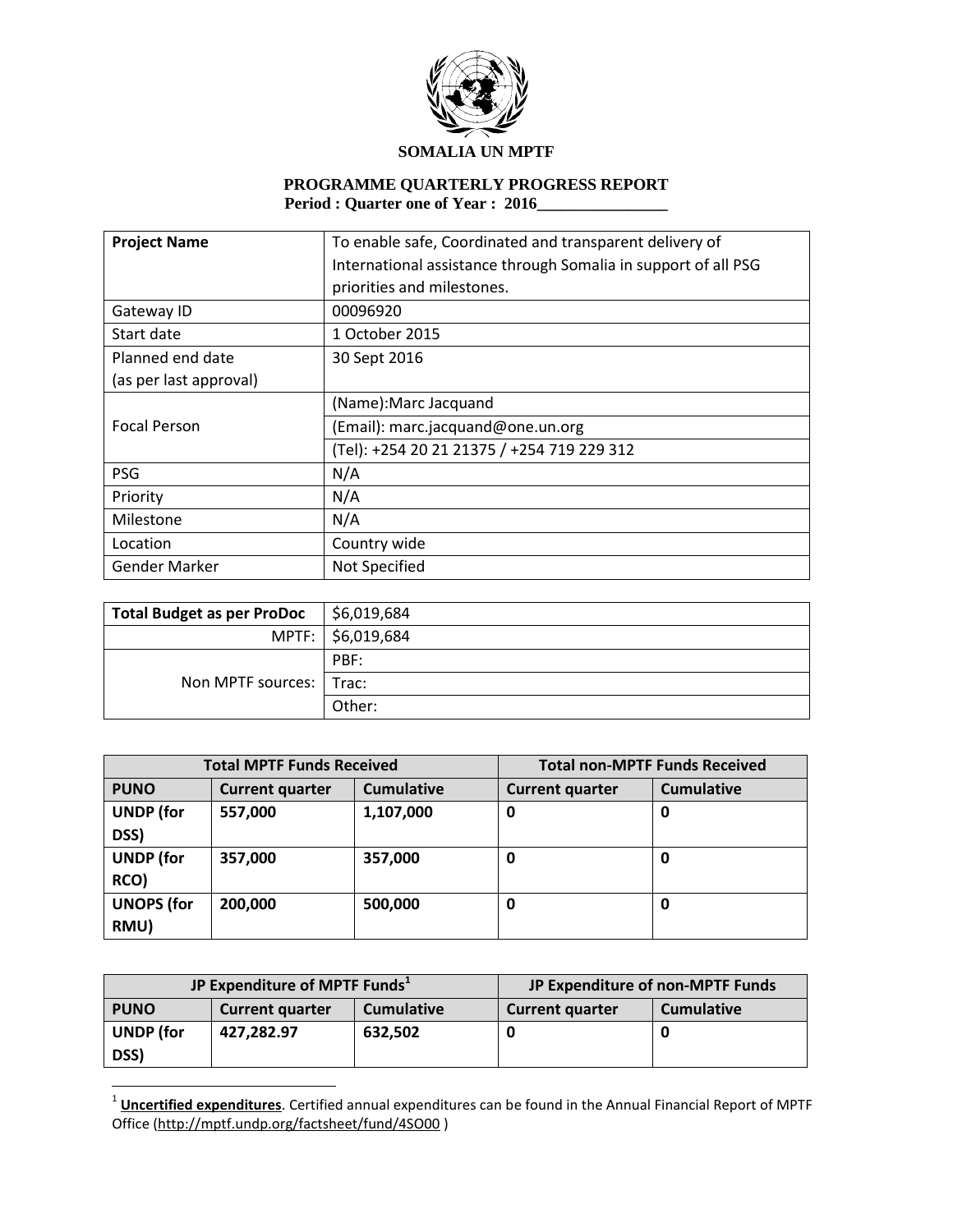

| UNDP (for<br>RCO)         | 27,036     | 27,036     |  |
|---------------------------|------------|------------|--|
| <b>UNOPS</b> (for<br>RMU) | 402,802.95 | 484,315.95 |  |

## **SITUATION UPDATE**

There have been no significant changes in the context in which the Joint Programme on Enablers is being implemented since the last quarter of 2015. Security, risk management and coordination requirements continue to be high, in light of the highly volatile and complex operating environment**.** During the reporting period, operational challenges requiring enabling support have included, *inter alia*, the organization of the HLPF, a series of high profile VIP visits in Somalia, on-going negotiations over the SPU in Somaliland and Puntland, and renovations of the Conoco Airstrip.

## **QUARTERLY PROGRESS REPORT RESULTS MATRIX**

## **OUTCOME STATEMENT**

Coordinated, transparent and safe delivery of International assistance throughout Somalia.

## **SUB-OUTCOME 1 STATEMENT**

**UNDSS**

**PROGRESS ON OUTPUT INDICATOR<sup>2</sup>**

|--|--|

 $\overline{\phantom{a}}$ 

| <b>Output 1: Security Aircraft capacity maintained</b>                                                        |               |  |  |
|---------------------------------------------------------------------------------------------------------------|---------------|--|--|
|                                                                                                               |               |  |  |
| <b>INDICATOR</b>                                                                                              | <b>TARGET</b> |  |  |
| Professional continuation of the contract of the contract of the contract of the constants of the contract of |               |  |  |

| <b>INDICATOR</b>                                             | <b>TARGET</b>    | <b>THIS QUARTER</b>   | <b>CUMULATIVE</b>     |
|--------------------------------------------------------------|------------------|-----------------------|-----------------------|
| Security aircraft is able to respond to urgent security      | Capacity         | Capacity maintained   | Capacity maintained   |
| needs or to assess newly recovered areas                     | maintained       | (within current       | (within current       |
|                                                              |                  | requirements, which   | requirements, which   |
|                                                              |                  | will require upgrades | will require upgrades |
|                                                              |                  | in 2016)              | in $2016$ )           |
| <b>Output 2: Medical Emergency Response Team capacitated</b> |                  |                       |                       |
| # of teams providing MERT coverage in Somalia                | <b>MERT</b> team | <b>MERT</b> team      | <b>MERT</b> team      |
|                                                              | established      | established in Dolow, | established in Dolow, |
|                                                              | in Dolow         | with limited          | with limited          |
|                                                              |                  | operational capacity  | operational capacity  |
|                                                              |                  | (accommodation/offic  | (accommodation/offi   |
|                                                              |                  | e space)              | ce space)             |
|                                                              |                  |                       |                       |
| <b>Output 3: Enhanced protected security</b>                 |                  |                       |                       |
| Armored vehicles available to enable transport of staff      | 4-6 vehicles     | N/A                   | 3 vehicles replaced   |
|                                                              | are replaced     |                       |                       |
|                                                              | with new         |                       |                       |

 $^{2}$  Fill in only the numbers or yes/no; no explanations to be given here.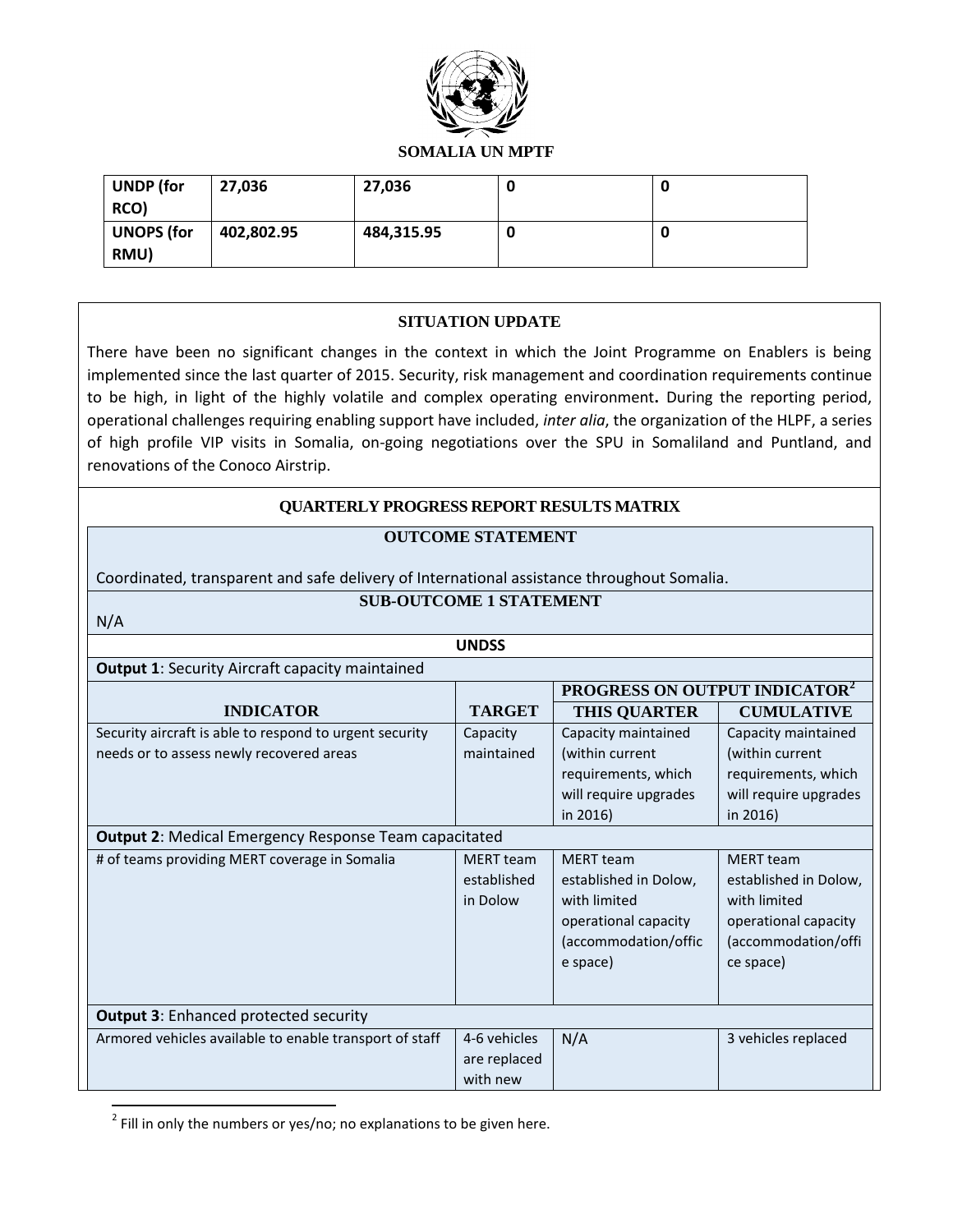

|                                                                                           | armored        |                       |                      |
|-------------------------------------------------------------------------------------------|----------------|-----------------------|----------------------|
|                                                                                           | vehicles       |                       |                      |
|                                                                                           |                |                       |                      |
|                                                                                           |                |                       |                      |
| <b>Output 4: Airport road security (NISA project)</b>                                     |                |                       |                      |
| Airport road security                                                                     | <b>NISA</b>    | <b>NISA security</b>  | <b>NISA security</b> |
|                                                                                           | security       | apparatus on airport  | apparatus on airport |
|                                                                                           |                |                       |                      |
|                                                                                           | apparatus      | road maintained       | road maintained      |
|                                                                                           | on airport     |                       |                      |
|                                                                                           | road           |                       |                      |
|                                                                                           | maintained     |                       |                      |
|                                                                                           |                |                       |                      |
|                                                                                           |                |                       |                      |
|                                                                                           | <b>RCO</b>     |                       |                      |
| <b>Output 1:</b> Ensure the effective implementation of the ISF & New Deal Somali Compact |                |                       |                      |
| Increased volume of funds through the o UN MPTF                                           | 5 Joint        | 9 Joint Programmes    | 9 Joint Programmes   |
|                                                                                           | Programmes     | funded by the UN      | funded by the UN     |
|                                                                                           | funded by      | MPTF; \$123 million   | MPTF; \$123 million  |
|                                                                                           | the            | committed; 18% of UN  | committed; 18% of    |
|                                                                                           |                | development funding   |                      |
|                                                                                           | UNMPTF;        |                       | UN development       |
|                                                                                           | \$50 million   | through the UN MPTF   | funding through the  |
|                                                                                           | capitalizatio  |                       | <b>UN MPTF</b>       |
|                                                                                           | n; 25% of      |                       |                      |
|                                                                                           | <b>UN</b>      |                       |                      |
|                                                                                           | developmen     |                       |                      |
|                                                                                           | t funding      |                       |                      |
|                                                                                           | through the    |                       |                      |
|                                                                                           | <b>UN MPTF</b> |                       |                      |
|                                                                                           |                |                       |                      |
|                                                                                           | (for all of    |                       |                      |
|                                                                                           | 2016           |                       |                      |
| Increased support to implementation of Compact and                                        | Conclusion     | The ISF monitoring    | The ISF monitoring   |
| <b>ISF</b> events                                                                         | of the ISF     | completed in February | completed in         |
|                                                                                           | and            | 2016 showed that, 32  | February 2016        |
|                                                                                           | achievemen     | milestones are on-    | showed that, 32      |
|                                                                                           | t of 90% of    | track (60%), 12       | milestones are on-   |
|                                                                                           | the            | milestones are (23%)  | track (60%), 12      |
|                                                                                           |                |                       |                      |
|                                                                                           | milestones     | off-track and 9       | milestones are (23%) |
|                                                                                           | (for all of    | milestones (58%)      | off-track and 9      |
|                                                                                           | 2016)          | delayed.              | milestones (58%)     |
|                                                                                           |                |                       | delayed.             |
| <b>Output 2:</b> Improve the coherence and impact of the UN system in Somalia             |                |                       |                      |
| Support to UN Joint Programming sustained                                                 | 6 Joint        | 9 Joint Programmes    | 9 Joint Programmes   |
|                                                                                           | Programmes     | under                 | under                |
|                                                                                           | under          | implementation;       |                      |
|                                                                                           |                |                       | implementation;      |
|                                                                                           | implementati   | Quarterly reporting   | Quarterly reporting  |
|                                                                                           | on; RCO        | system and capacities | system and           |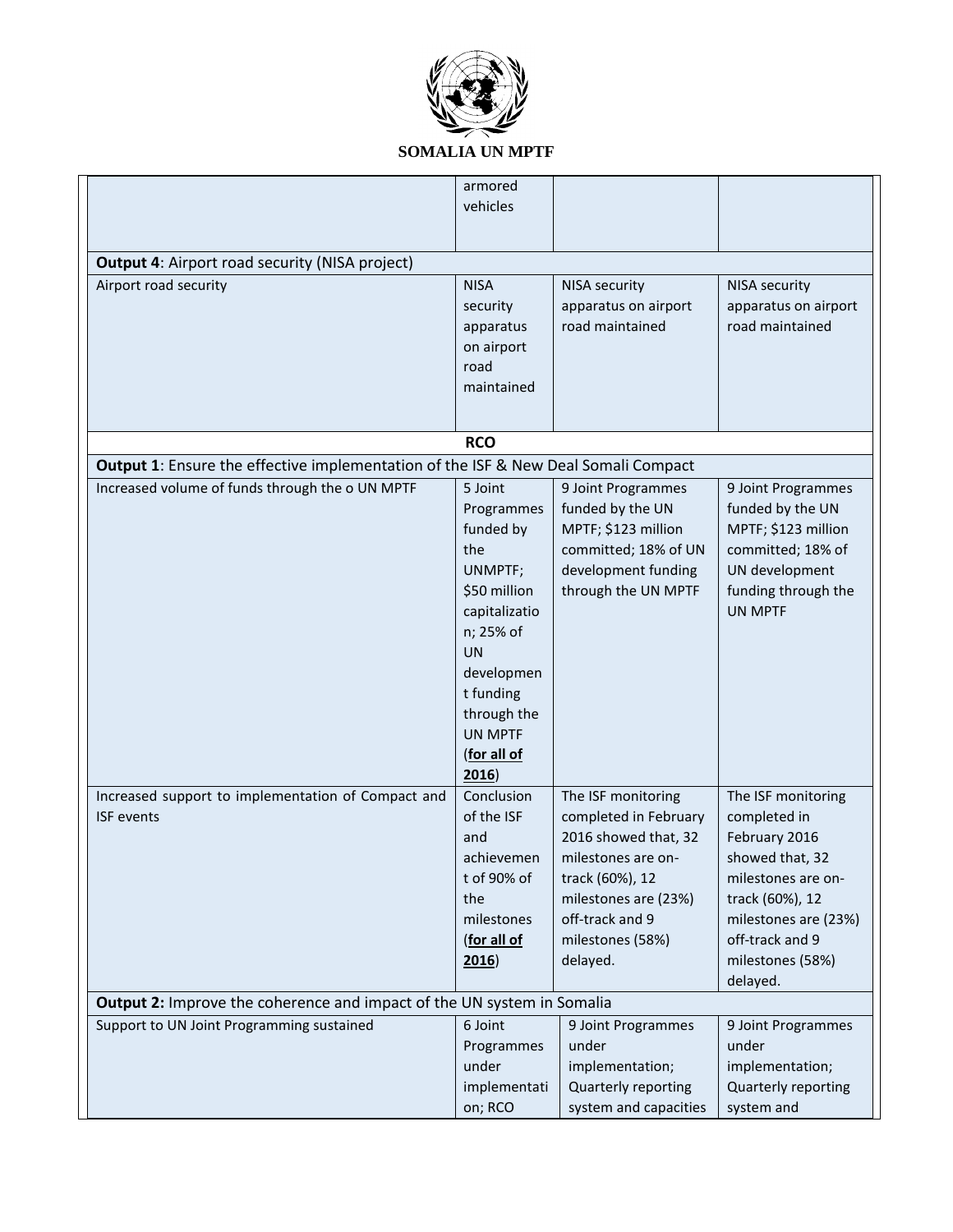

|                                                                 | consolidation       | in place              | capacities in place   |
|-----------------------------------------------------------------|---------------------|-----------------------|-----------------------|
|                                                                 | of reporting        |                       |                       |
|                                                                 | to MPTF             |                       |                       |
|                                                                 |                     |                       |                       |
|                                                                 | (for all of         |                       |                       |
|                                                                 | 2016)               |                       |                       |
| Number of common analytical products                            | 3 UNCT              | One (1) research      | One (1) research      |
|                                                                 | analytical          | paper on UN and Civil | paper on UN and Civil |
|                                                                 | pieces              | Society engagement    | Society engagement    |
|                                                                 | developed           | produced and          | produced and          |
|                                                                 | that support        | disseminated          | disseminated          |
|                                                                 | UN system           |                       |                       |
|                                                                 | programming         |                       |                       |
|                                                                 | (for all of         |                       |                       |
|                                                                 | 2016)               |                       |                       |
| Level of UN system wide integration (Low, Medium,               | 2016: High -        | Common analytical     | Common analytical     |
| High)                                                           | ISF (or             | exercise underway to  | exercise underway to  |
|                                                                 | UNDAF)              | support               | support               |
|                                                                 | revised, and        | extension/revision of | extension/revision of |
|                                                                 | new UN plan         | ISF or development of | ISF or development    |
|                                                                 | developed           | new ISF (between      | of new ISF (between   |
|                                                                 | between             | mission and UNCT)     | mission and UNCT)     |
|                                                                 | mission and         |                       |                       |
|                                                                 | <b>UNCT</b>         |                       |                       |
| Output 3: Support effective international engagement in Somalia |                     |                       |                       |
| Effective UN-Donor forums sustained                             | 2016: DPF           | DPF forum             | DPF forum             |
|                                                                 | carried out in      | discontinued          | discontinued          |
|                                                                 | accordance          |                       |                       |
|                                                                 | with 2015           |                       |                       |
|                                                                 |                     |                       |                       |
|                                                                 | feedback (it        |                       |                       |
|                                                                 | may be part<br>of   |                       |                       |
|                                                                 |                     |                       |                       |
|                                                                 | government-         |                       |                       |
|                                                                 | led meetings)       |                       |                       |
| Increased support to donor engagement across                    | 2016:               | Monthly donor         | Monthly donor         |
| Somalia                                                         | <b>Quarterly RC</b> | briefings held; donor | briefings held; donor |
|                                                                 | briefings;          | missions and requests | missions and          |
|                                                                 | local donor         | supported; Supported  | requests supported;   |
|                                                                 | briefings and       | donor/international   | Supported             |
|                                                                 | mission             | community             | donor/international   |
|                                                                 | support upon        | engagement on HLPF    | community             |
|                                                                 | request             |                       | engagement on HLPF    |
|                                                                 |                     |                       |                       |
| Output 4: Effective programme management                        |                     |                       |                       |
| Increased RCO donor outreach and reporting                      | 2016:3              | 1 donor briefing to   | 1 donor briefing to   |
|                                                                 |                     |                       |                       |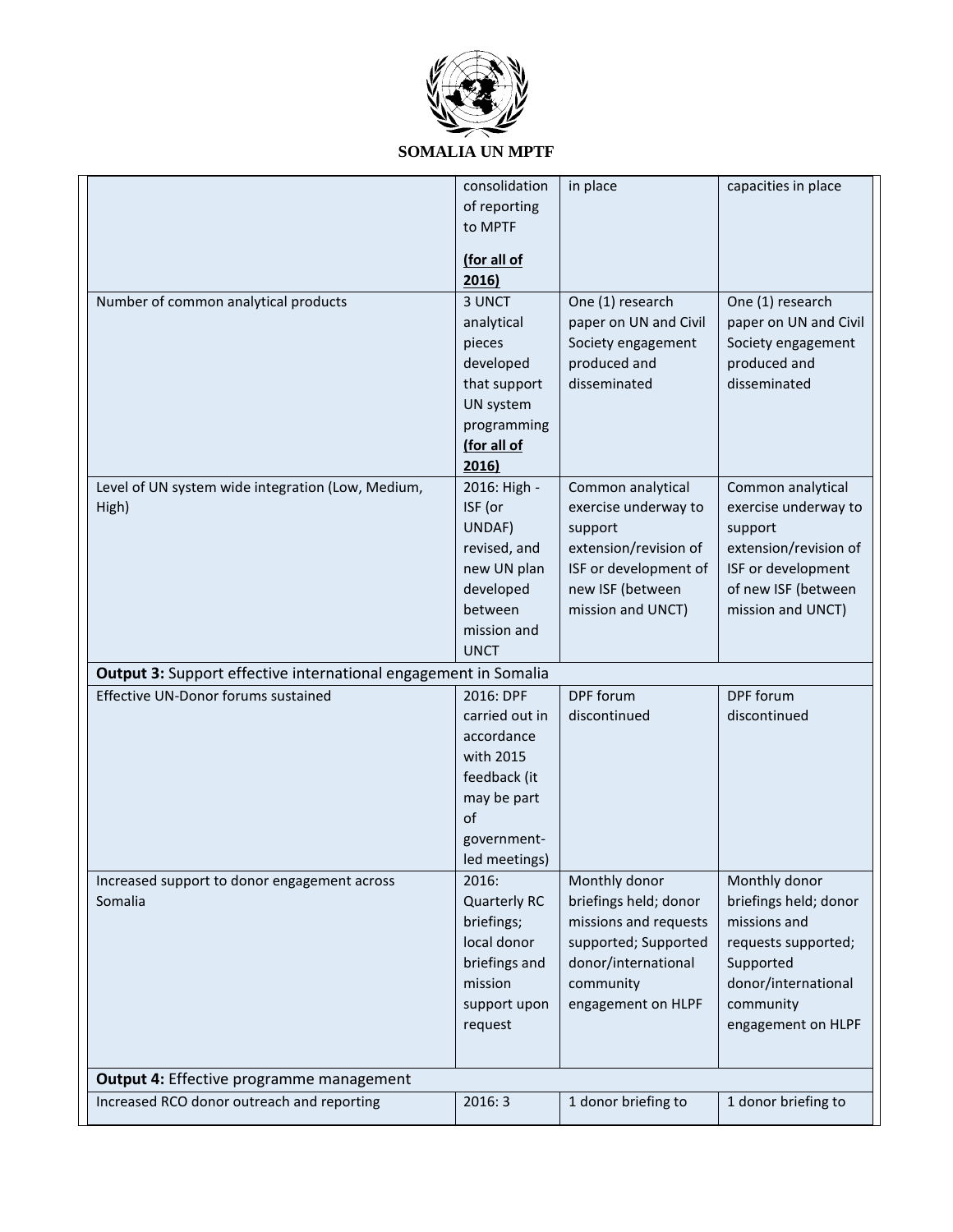

|                                                                                                            | donor                            | SDG on Enabler               | SDG on Enabler               |
|------------------------------------------------------------------------------------------------------------|----------------------------------|------------------------------|------------------------------|
|                                                                                                            | briefings/pre                    | programme and Cost           | programme and Cost           |
|                                                                                                            | sentation on                     | of Delivery held in          | of Delivery held in          |
|                                                                                                            | results,                         | March; Quarterly             | March; Quarterly             |
|                                                                                                            | activities and                   | reports issued on            | reports issued on            |
|                                                                                                            | budget; 100%                     | time; monthly donor          | time; monthly donor          |
|                                                                                                            | on time                          | briefings organized          | briefings organized          |
|                                                                                                            | donor                            |                              |                              |
|                                                                                                            | reporting                        |                              |                              |
|                                                                                                            | <b>RMU</b>                       |                              |                              |
|                                                                                                            |                                  |                              |                              |
| <b>Output 1:</b> Enhanced collective risk management approaches                                            |                                  |                              |                              |
| Number of collective tools agreed and used by the                                                          | 2016: two (2)                    | (1)<br>One<br>Internal       | (1)<br>One<br>Internal       |
| <b>UNCT</b>                                                                                                | additional                       | Investigation                | Investigation                |
|                                                                                                            | risk                             | Information<br>sharing       | Information<br>sharing       |
|                                                                                                            | management<br>tools agreed       | for<br>protocol<br><b>UN</b> | protocol<br>for<br><b>UN</b> |
|                                                                                                            | by the UNCT                      | developed<br>(not            | developed<br>(not            |
|                                                                                                            |                                  | endorsed yet)                | endorsed yet)                |
|                                                                                                            |                                  |                              |                              |
| Number of collective tools agreed and used between                                                         | 2016:<br>Two                     | (1)<br>Risk<br>One           | One<br>(1)<br>Risk           |
| UN, NGOs, and donors                                                                                       | risk                             | Management Manual            | Management Manual            |
|                                                                                                            | management                       | developed<br>and             | developed<br>and             |
|                                                                                                            | tools                            | endorsed for NGOs;           | endorsed for NGOs;           |
|                                                                                                            | approved<br>by                   | One<br>(1)<br>Report/        | One<br>(1)<br>Report/        |
|                                                                                                            |                                  | research                     | research                     |
|                                                                                                            | Multi-Party<br><b>Risk Forum</b> | paper                        | paper                        |
|                                                                                                            |                                  | developed - 'Money           | developed - 'Money           |
|                                                                                                            |                                  | Transfer Operators &         | Transfer Operators &         |
|                                                                                                            |                                  | Somalia:<br>Risks,           | Somalia:<br>Risks,           |
|                                                                                                            |                                  | Challenges & lessons         | Challenges & lessons         |
|                                                                                                            |                                  | learnt'                      | learnt'                      |
| Output 2: Increased information sharing, both within the UN and between the UN, government donors, and NGO |                                  |                              |                              |
| Increase in contract value in CIMS (internal to UN)                                                        | 2016: \$4                        | \$140 million added          | \$4.24 billion               |
|                                                                                                            | billion                          | during the reporting         |                              |
|                                                                                                            |                                  | period                       |                              |
| Number of NGO, donor, or gov request to RMU                                                                | 2016: Ten                        | Five (5) requests            | Five (5) requests            |
|                                                                                                            | requests for                     | received (2 UN               | received (2 UN               |
|                                                                                                            | technical                        | agencies; 2                  | agencies; 2                  |
|                                                                                                            | assistance                       | International NGOs; 1        | International NGOs;          |
|                                                                                                            | with RMU                         |                              |                              |
|                                                                                                            |                                  | Government)                  | 1 Government)                |
|                                                                                                            | feedback                         | received and                 | received and                 |
|                                                                                                            |                                  | addressed                    | addressed                    |
|                                                                                                            |                                  |                              |                              |
|                                                                                                            |                                  |                              |                              |
| Output 3: Organizational risk management capabilities strengthened                                         |                                  |                              |                              |
| Number of Risk Assessments completed annually                                                              | 2016:20                          | 3                            | 3                            |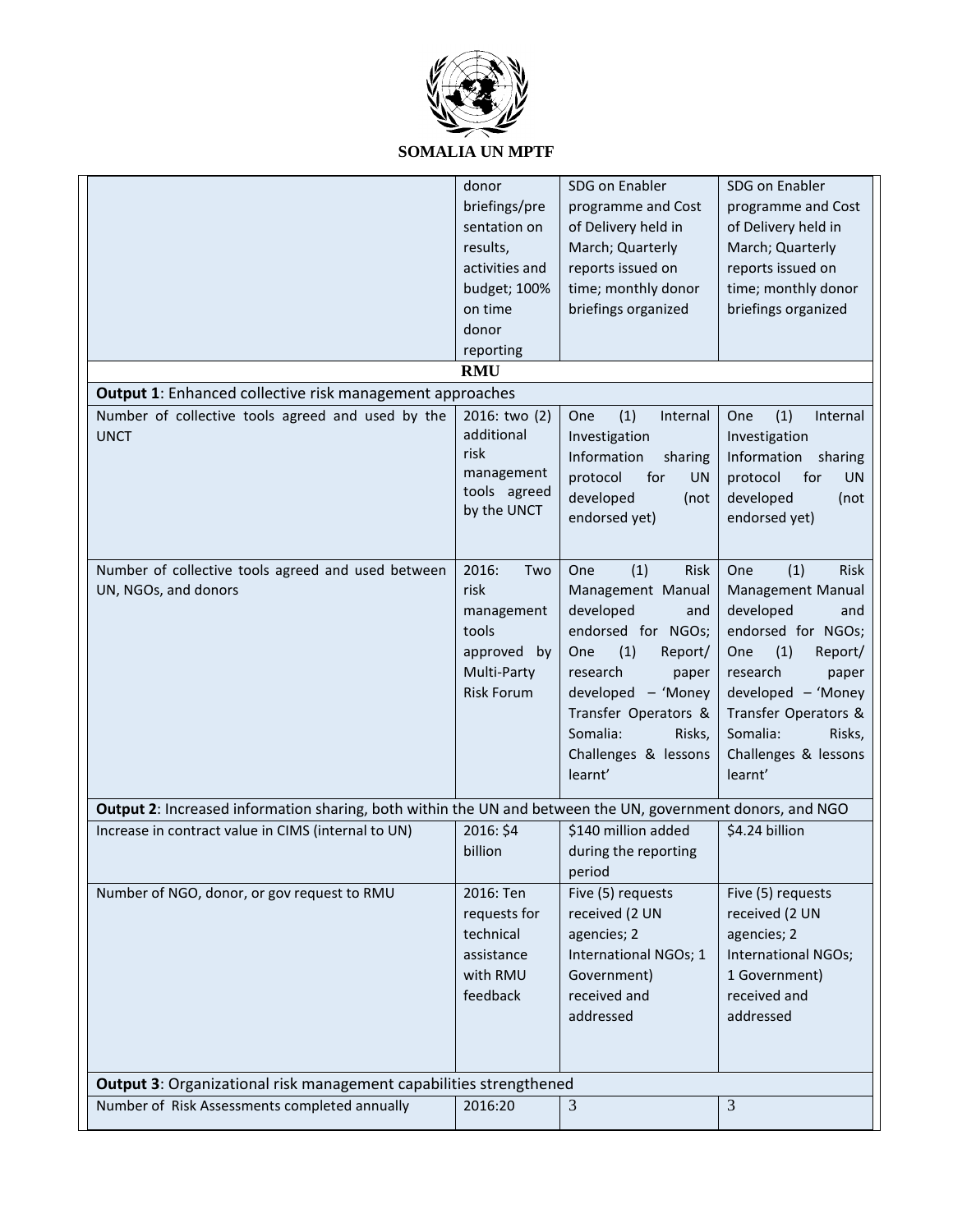

| Number of training services provided to UN agencies,<br>NGOs, and/or government counterparts | 2016: 50 on-<br>line trainings<br>completed; 2<br>in-class<br>trainings<br>delivered                                                                                                          | 123 on-line<br>registrations; 51<br>completions; One (1)<br>in class training                                                                                                                                  | 123 on-line<br>registrations; 51<br>completions; One (1)<br>in class training                                                                                                                               |
|----------------------------------------------------------------------------------------------|-----------------------------------------------------------------------------------------------------------------------------------------------------------------------------------------------|----------------------------------------------------------------------------------------------------------------------------------------------------------------------------------------------------------------|-------------------------------------------------------------------------------------------------------------------------------------------------------------------------------------------------------------|
| Integrated Risk analysis products delivered                                                  | 2016:3<br>delivered for<br><b>SMG</b>                                                                                                                                                         | 0 (first one scheduled<br>in April)                                                                                                                                                                            | 0                                                                                                                                                                                                           |
| Number of monitoring services provided to UN<br>agencies                                     | 2016: 10<br>monitoring<br>missions                                                                                                                                                            | 3 (entity monitoring<br>support and GPS<br>mapping missions)                                                                                                                                                   | $\overline{3}$                                                                                                                                                                                              |
| UN MPTF Risk Management strategy implemented                                                 | 2016: UN-<br>WB-<br>Government-<br>Donor Trust<br>Fund risk<br>meetings; risk<br>management<br>dashboard<br>operational;<br>UN MPTF risk<br>management<br>input into<br>MPTF annual<br>report | RMG meeting in<br>March 2016; risk<br>management<br>dashboard<br>operational; UN MPTF<br>risk management<br>input provided to<br>MPTF annual report                                                            | RMG meeting in<br>March 2016; risk<br>management<br>dashboard<br>operational; UN<br><b>MPTF</b> risk<br>management input<br>provided to MPTF<br>annual report                                               |
| Output 4: Enhanced engagement for collective risk management solutions                       |                                                                                                                                                                                               |                                                                                                                                                                                                                |                                                                                                                                                                                                             |
| Frequency of RWG meetings                                                                    | 2016:8                                                                                                                                                                                        | Regular meetings<br>discontinued; One (1)<br>ad hoc meeting<br>convened; One (1)<br>virtual meeting                                                                                                            | Regular meetings<br>discontinued; One<br>(1) ad hoc meeting<br>convened; One (1)<br>virtual meeting                                                                                                         |
| Frequency of Multi-party Forum meetings                                                      | 2016:6                                                                                                                                                                                        | $\overline{2}$                                                                                                                                                                                                 | $\overline{2}$                                                                                                                                                                                              |
| CIMS development                                                                             | 2016: tbd                                                                                                                                                                                     | One $(1)$ database -<br>information sharing<br>meeting held with 1<br>donor, 11 NGO and 12<br>UN agencies ; CIMS<br><b>United Nations</b><br><b>Security Council</b><br>Resolutions tool<br>upgraded with 1026 | One (1) database -<br>information sharing<br>meeting held with 1<br>donor, 11 NGO and<br>12 UN agencies;<br><b>CIMS United Nations</b><br><b>Security Council</b><br>Resolutions tool<br>upgraded with 1026 |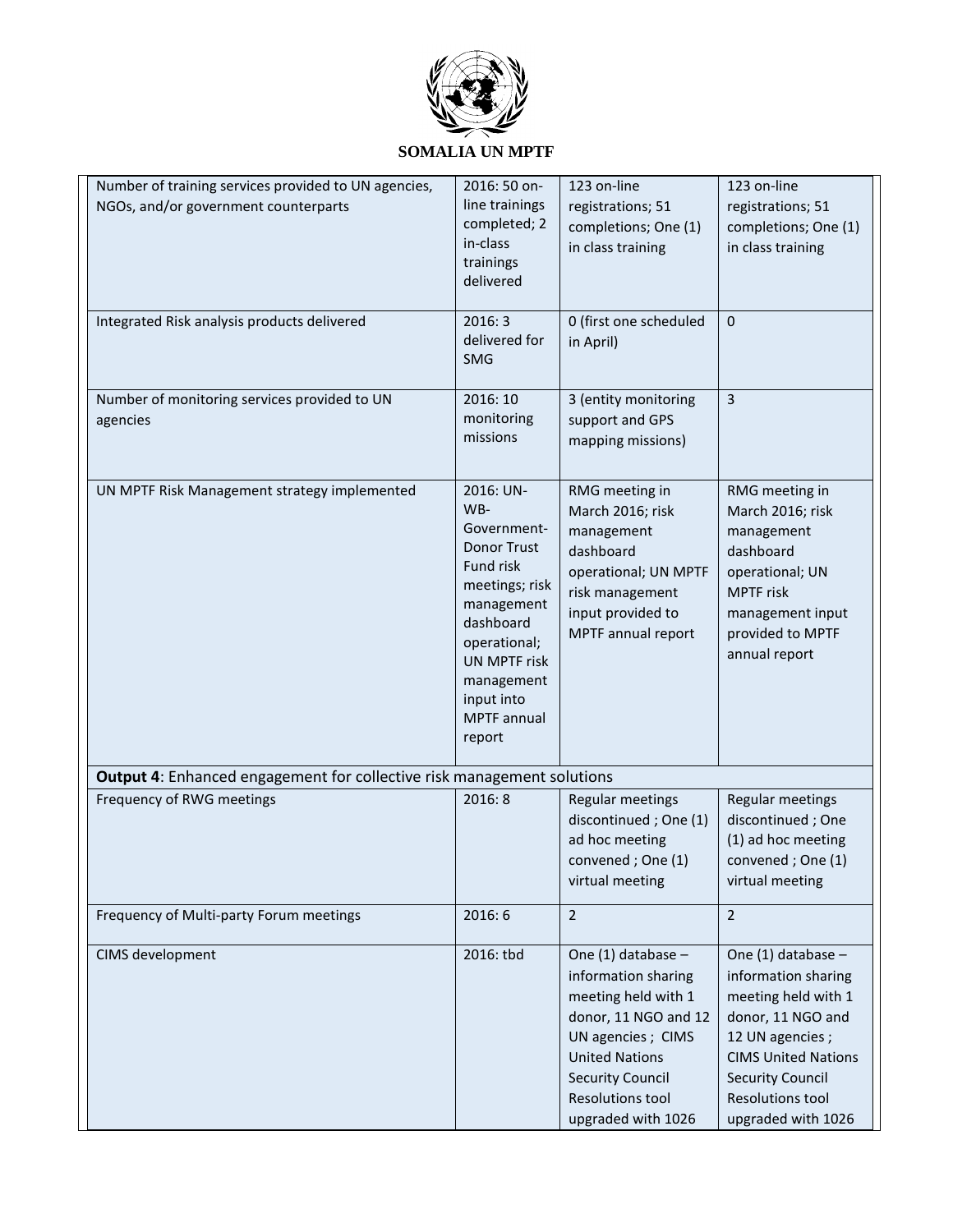

|                                                  |                                                                                    | entities 2015 Somalia<br><b>Eritrea Monitoring</b><br>Group Data uploaded;<br>Investigations<br>Summary tool<br>developed | entities 2015<br>Somalia Eritrea<br><b>Monitoring Group</b><br>Data uploaded;<br>Investigations<br>Summary tool<br>developed |
|--------------------------------------------------|------------------------------------------------------------------------------------|---------------------------------------------------------------------------------------------------------------------------|------------------------------------------------------------------------------------------------------------------------------|
| Increased communication/outreach initiatives     | 2016: three<br><b>NGO</b><br>outreach<br>events                                    | $\mathbf{1}$                                                                                                              | $\mathbf{1}$                                                                                                                 |
| <b>Output 5: Effective programme management</b>  |                                                                                    |                                                                                                                           |                                                                                                                              |
| Completion rate of Project Board recommendations | 2016: 100%,<br>including<br>project<br>review<br>completed by<br>September<br>2016 | N/A                                                                                                                       | N/A                                                                                                                          |
| Number of Project Board meetings                 | 2016:2                                                                             | $\mathbf 0$                                                                                                               | $\Omega$                                                                                                                     |
| Project Expenditure rate                         | 2016: 90%                                                                          | N/A                                                                                                                       | N/A                                                                                                                          |

## **NARRATIVE**

## **UNDSS**

With UN MPTF support, UNDSS was able to maintain Medical Emergency Teams across Somalia, including in Dolow, where a number of UN agencies and international staff operate, and to secure replacements for security vehicles. The teams' capacity was reinforced through the deployment of two surge officer to Dolow and Kismayo respectively. Finally, on-going payments for the Airport Road security arrangements (through NISA) were ensured, which significantly mitigates risks of incidents and attacks on the international community in the area.

## **RCO**

The RCO's main achievement during the reporting period was the support provided to the HLPF in Istanbul in February. With New Deal staff leaving UNSOM in December 2015, the RCO redeployed its Head of Office in Hargeisa to organize the preparations on the UN side, coordinate support provided to the FGS, Turkey, and the wider international community. The support was extended to the two side events, on Women and Youth, with the RCO Youth Advisor in particular leading the finalization of the UN Youth Strategy that was launched in Istanbul by the UN Deputy Secretary General. The RCO also led the formulation of a new approach to Stabilization, renamed Community Recovery and Extension of State Authority (CRESTA), handing over responsibilities to the newly formed CRESTA team that was recruited in February. In support of CRESTA, the RCO secured a \$13 million investment from the Peacebuilding Fund, which should result into new programming at the community level by the summer of 2016. The RCO supported, with UNHCR and UNDP the launch of the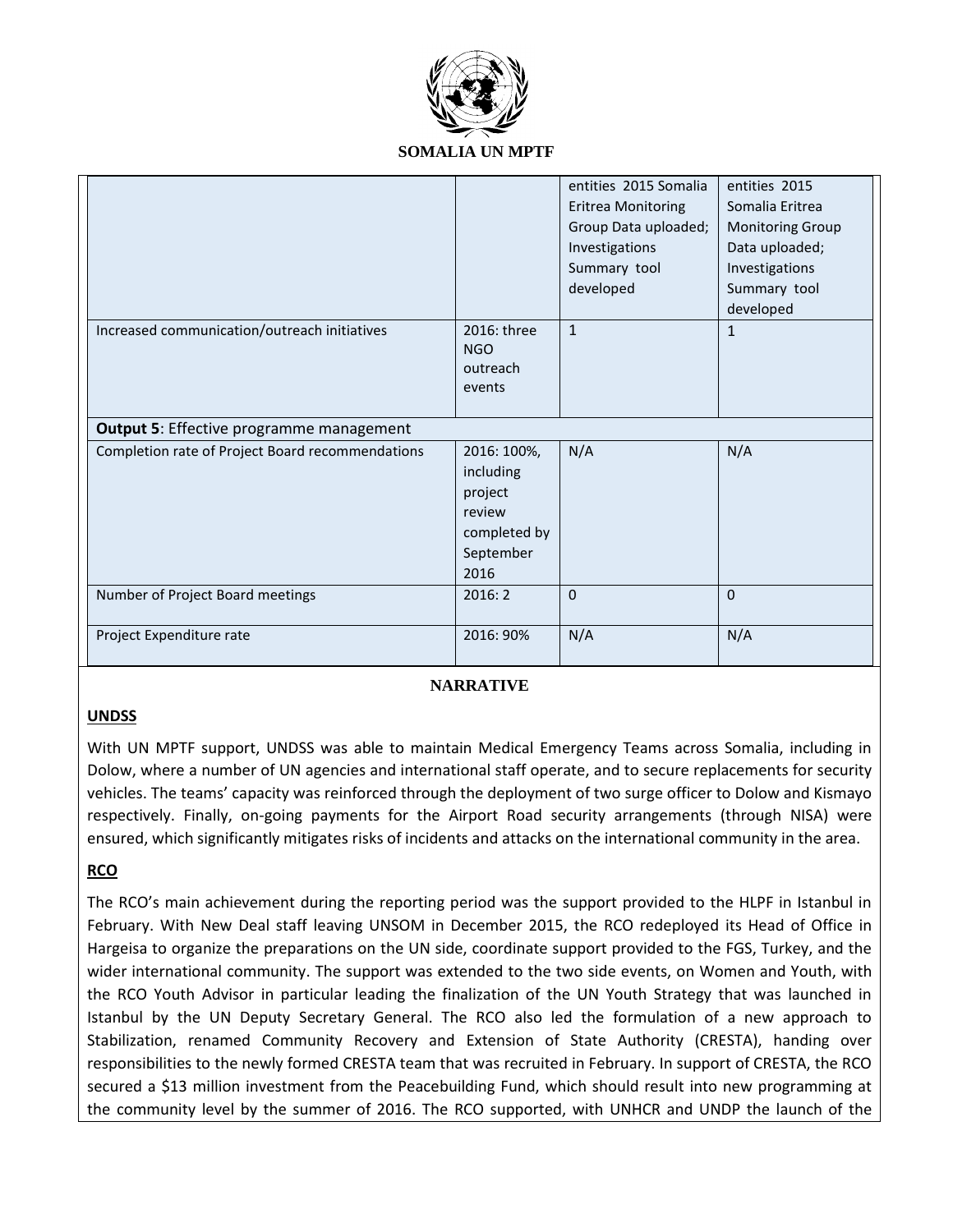

Durable Solutions Initiative. Finally, the RCO launched a publication on Civil Society in Somalia, to support greater UN engagement with local organizations in implementing New Deal projects.

## **RMU**

In line with RMU's repositioning as a provider of risk management public goods and services to the entire aid community in Somalia, the RMU developed and launched a new project risk assessment service, designed to support project formulation by identifying a range of political, programmatic, fiduciary and reputational risks that may arise during implementation. To further strengthen NGO risk management practices, the RMU launched an NGO Risk Management manual, which individual NGOs can use to develop their own, tailored policies and frameworks. Finally, the RMU has increased its engagement with Interpol, to ensure access to private information resources.

**Other Key Achievements** : N/A

**Challenges (incl: Delays or Deviations) and Lessons Learnt:** N/A

**Peacebuilding impact** *(for Joint Programmes receiving PBF funding only – briefly describe impact – achieved and/or intended – of activities that have been undertaken on peacebuilding and stability, with supporting evidence if/when available and relevant; include in particular assessment of theory of change – and the extent to which it is being validated or challenged – and assessment of gender related impact*): N/A

## **Looking ahead**

## **UNDSS**

Over the coming period, UNDSS intends to upgrade its MERT facilities and procure up-to-date equipment and supplies including medicine. UNDSS will also need to deploy an extra Surge Officer (FSCO) in Mogadishu.

## **RCO**

In the coming months, the RCO will increase its dialogue with donors, in Somalia and at capital level, on the Cost of Delivery in order to establish a more sustainable funding model for the enabling services. As the central unit in the Integrated Office of the DSRSG/RC/HC, the RCO will also continue to support a number of key strategic initiatives, namely: CRESTA, Food Security, Youth, and Durable Solutions. The RCO will also facilitate international engagement in the HALCF in Somaliland. A new research project will also be launched. Finally, the RCO will coordinate the programming of the \$13million investment from the Peacebuilding Fund, and the review of the ISF (in anticipation of a new ISF or a revised ISF for 2017 onward). As recruitment continues for UNSOM New Deal positions, RCO will continue backstopping this portfolio, including supporting UN engagement on the National Development Plan and development of the overall new aid architecture for Somalia post-2016.

## **RMU**

For the second quarter, the RMU will accelerate the production of risk assessments, including risk assessments designed to support projects and strategies. The CIMS database will continue to undergo upgrades. In class trainings will be delivered in Kismayo and Mogadishu to international and local NGOs. The RMG will present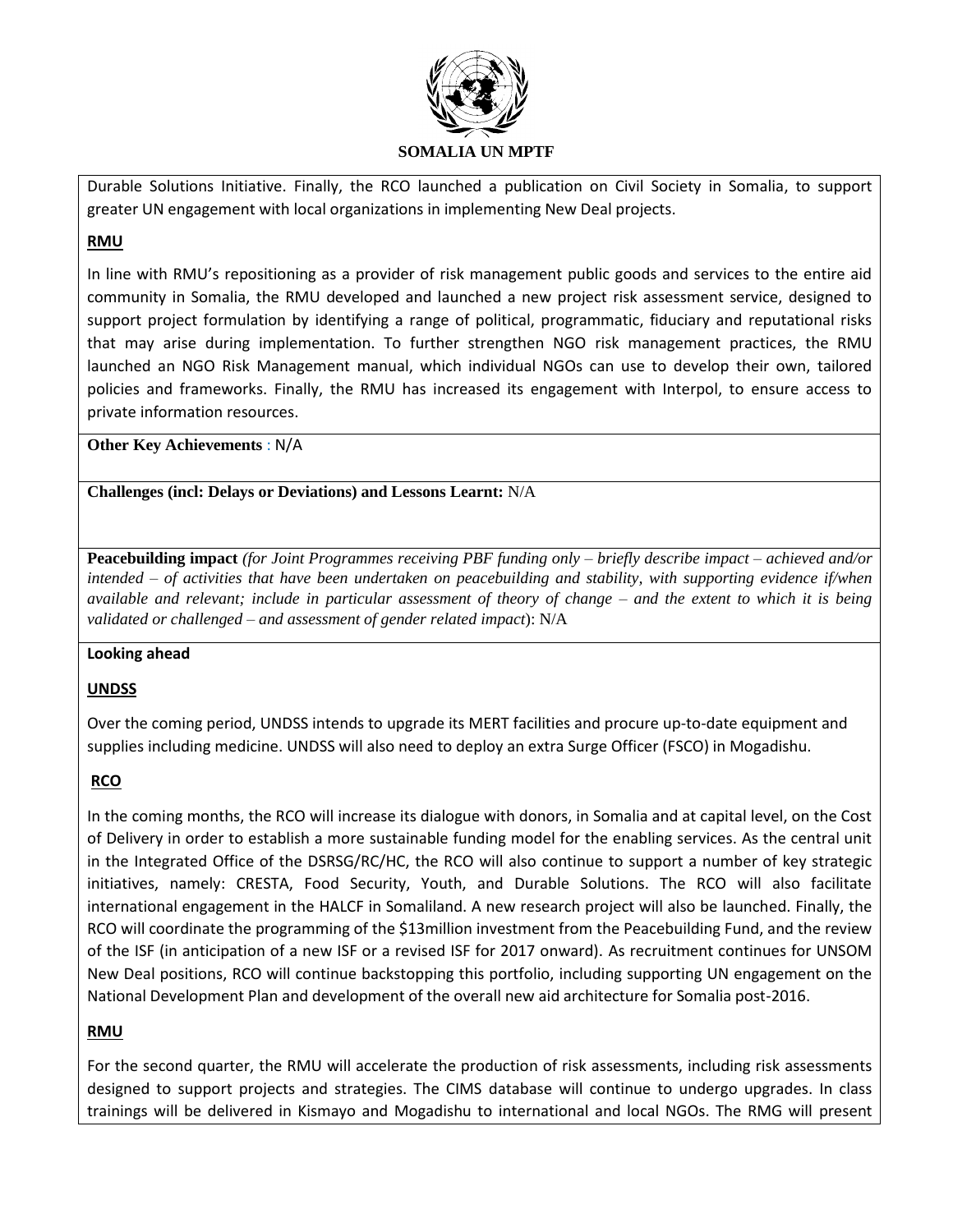

findings and recommendations from its analysis to the SDRF SC. Finally, the RMU will present a new funding model to the UNCT, donors, and NGOs to ensure greater sustainability.